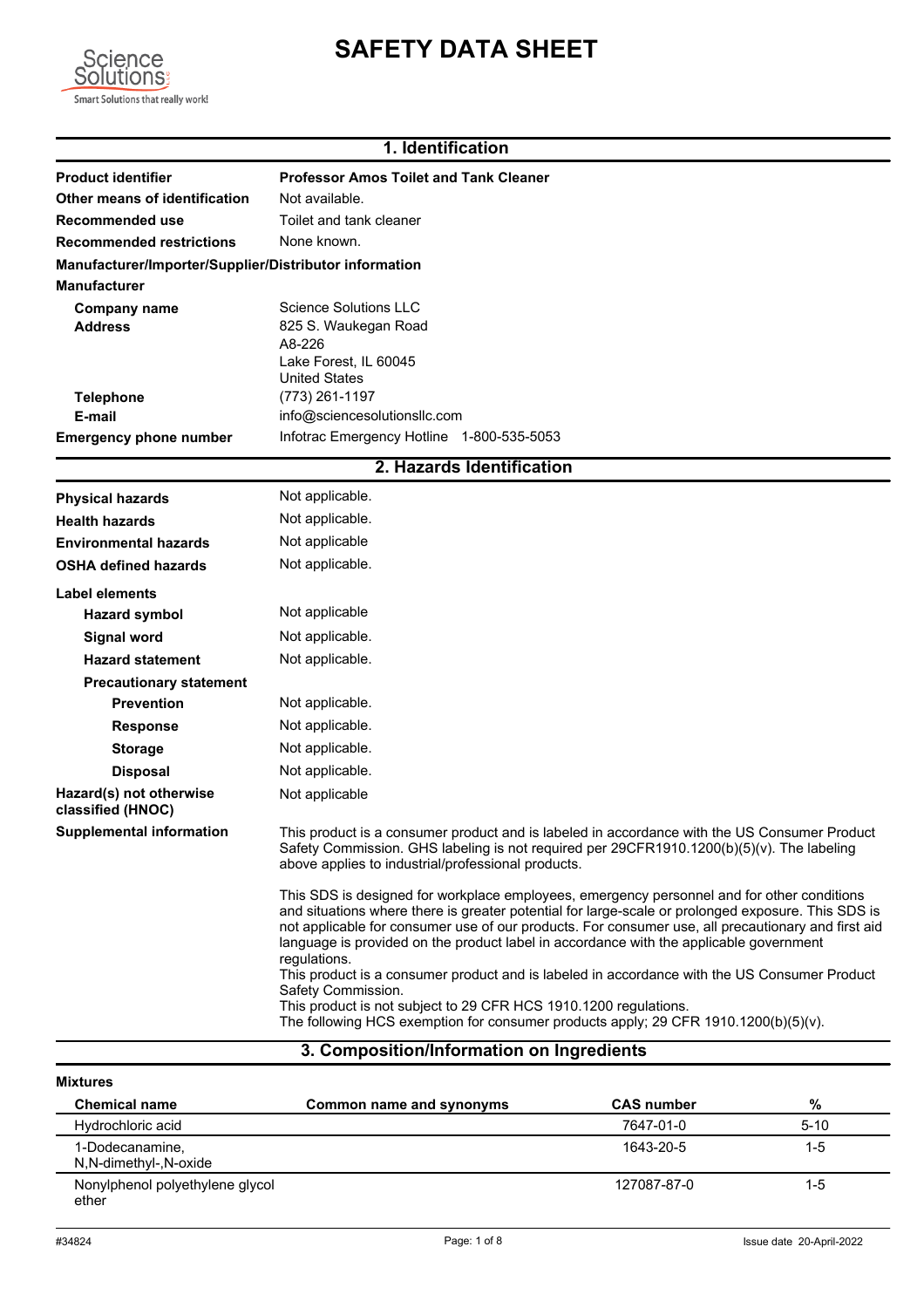| <b>Chemical name</b>                                                         | <b>Common name and synonyms</b>                                                                                                                                                                                                                                                                                                                                                                                                                                                                                                                                          | <b>CAS number</b> | %         |
|------------------------------------------------------------------------------|--------------------------------------------------------------------------------------------------------------------------------------------------------------------------------------------------------------------------------------------------------------------------------------------------------------------------------------------------------------------------------------------------------------------------------------------------------------------------------------------------------------------------------------------------------------------------|-------------------|-----------|
| N,N-dimethyl-1-tetradecanamine,<br>N-oxide                                   |                                                                                                                                                                                                                                                                                                                                                                                                                                                                                                                                                                          | 3332-27-2         | $0.1 - 1$ |
| <b>Composition comments</b>                                                  | US GHS: The exact percentage (concentration) of composition has been withheld as a trade<br>secret in accordance with paragraph (i) of §1910.1200.                                                                                                                                                                                                                                                                                                                                                                                                                       |                   |           |
|                                                                              | <b>4. First Aid Measures</b>                                                                                                                                                                                                                                                                                                                                                                                                                                                                                                                                             |                   |           |
| <b>Inhalation</b>                                                            | IF INHALED: Remove person to fresh air and keep comfortable for breathing. Immediately call a<br>POISON CENTER or doctor.                                                                                                                                                                                                                                                                                                                                                                                                                                                |                   |           |
| <b>Skin contact</b>                                                          | IF ON SKIN (or hair): Take off immediately all contaminated clothing. Rinse skin with water.<br>Immediately call a POISON CENTER or doctor. Specific treatment (see information on this label).<br>Wash contaminated clothing before reuse.                                                                                                                                                                                                                                                                                                                              |                   |           |
| Eye contact                                                                  | IF IN EYES: Rinse cautiously with water for several minutes. Remove contact lenses, if present<br>and easy to do. Continue rinsing. Immediately call a POISON CENTER or doctor.                                                                                                                                                                                                                                                                                                                                                                                          |                   |           |
| Ingestion                                                                    | IF SWALLOWED: Rinse mouth. Do NOT induce vomiting. Immediately call a POISON CENTER or<br>doctor.                                                                                                                                                                                                                                                                                                                                                                                                                                                                        |                   |           |
| <b>Most important</b><br>symptoms/effects, acute and<br>delayed              | Burning pain and severe corrosive skin damage. Causes serious eye damage. Symptoms may<br>include stinging, tearing, redness, swelling, and blurred vision. Permanent eye damage including<br>blindness could result. May cause respiratory irritation.                                                                                                                                                                                                                                                                                                                  |                   |           |
| Indication of immediate<br>medical attention and special<br>treatment needed | Provide general supportive measures and treat symptomatically. Symptoms may be delayed.                                                                                                                                                                                                                                                                                                                                                                                                                                                                                  |                   |           |
| <b>General information</b>                                                   | If you feel unwell, seek medical advice (show the label where possible). Ensure that medical<br>personnel are aware of the material(s) involved and take precautions to protect themselves. Show<br>this safety data sheet to the doctor in attendance. Avoid contact with eyes and skin. Keep out of<br>reach of children.                                                                                                                                                                                                                                              |                   |           |
|                                                                              | 5. Fire Fighting Measures                                                                                                                                                                                                                                                                                                                                                                                                                                                                                                                                                |                   |           |
| Suitable extinguishing media                                                 | Treat for surrounding material.                                                                                                                                                                                                                                                                                                                                                                                                                                                                                                                                          |                   |           |
| Unsuitable extinguishing<br>media                                            | Do not use water jet as an extinguisher, as this will spread the fire.                                                                                                                                                                                                                                                                                                                                                                                                                                                                                                   |                   |           |
| Specific hazards arising from<br>the chemical                                | During fire, gases hazardous to health may be formed.                                                                                                                                                                                                                                                                                                                                                                                                                                                                                                                    |                   |           |
| Special protective equipment<br>and precautions for firefighters             | Self-contained breathing apparatus and full protective clothing must be worn in case of fire.                                                                                                                                                                                                                                                                                                                                                                                                                                                                            |                   |           |
| <b>Fire fighting</b><br>equipment/instructions                               | Move containers from fire area if you can do so without risk. In case of fire: Stop leak if safe to do<br>SO.                                                                                                                                                                                                                                                                                                                                                                                                                                                            |                   |           |
| <b>Specific methods</b>                                                      | Use standard firefighting procedures and consider the hazards of other involved materials.                                                                                                                                                                                                                                                                                                                                                                                                                                                                               |                   |           |
|                                                                              | 6. Accidental Release Measures                                                                                                                                                                                                                                                                                                                                                                                                                                                                                                                                           |                   |           |
| Personal precautions,<br>protective equipment and<br>emergency procedures    | Keep unnecessary personnel away. Keep people away from and upwind of spill/leak. Wear<br>appropriate protective equipment and clothing during clean-up. Do not breathe mist or vapor. Fully<br>encapsulating, vapor protective clothing should be worn for spills and leaks with no fire. Do not<br>touch damaged containers or spilled material unless wearing appropriate protective clothing.<br>Ensure adequate ventilation. Local authorities should be advised if significant spillages cannot be<br>contained. For personal protection, see section 8 of the SDS. |                   |           |
| <b>Methods and materials for</b><br>containment and cleaning up              | Should not be released into the environment.                                                                                                                                                                                                                                                                                                                                                                                                                                                                                                                             |                   |           |
|                                                                              | Large Spills: Stop the flow of material, if this is without risk. Dike the spilled material, where this is<br>possible. Absorb spillage to prevent material damage. Use a non-combustible material like<br>vermiculite, sand or earth to soak up the product and place into a container for later disposal.<br>Following product recovery, flush area with water.                                                                                                                                                                                                        |                   |           |
|                                                                              | Small Spills: Wipe up with absorbent material (e.g. cloth, fleece). Clean surface thoroughly to<br>remove residual contamination.                                                                                                                                                                                                                                                                                                                                                                                                                                        |                   |           |
|                                                                              | Never return spills to original containers for re-use. For waste disposal, see section 13 of the SDS.                                                                                                                                                                                                                                                                                                                                                                                                                                                                    |                   |           |
| <b>Environmental precautions</b>                                             | Prevent further leakage or spillage if safe to do so. Do not contaminate water. Avoid discharge into<br>drains, water courses or onto the ground. Do not discharge into lakes, streams, ponds or public<br>waters.                                                                                                                                                                                                                                                                                                                                                       |                   |           |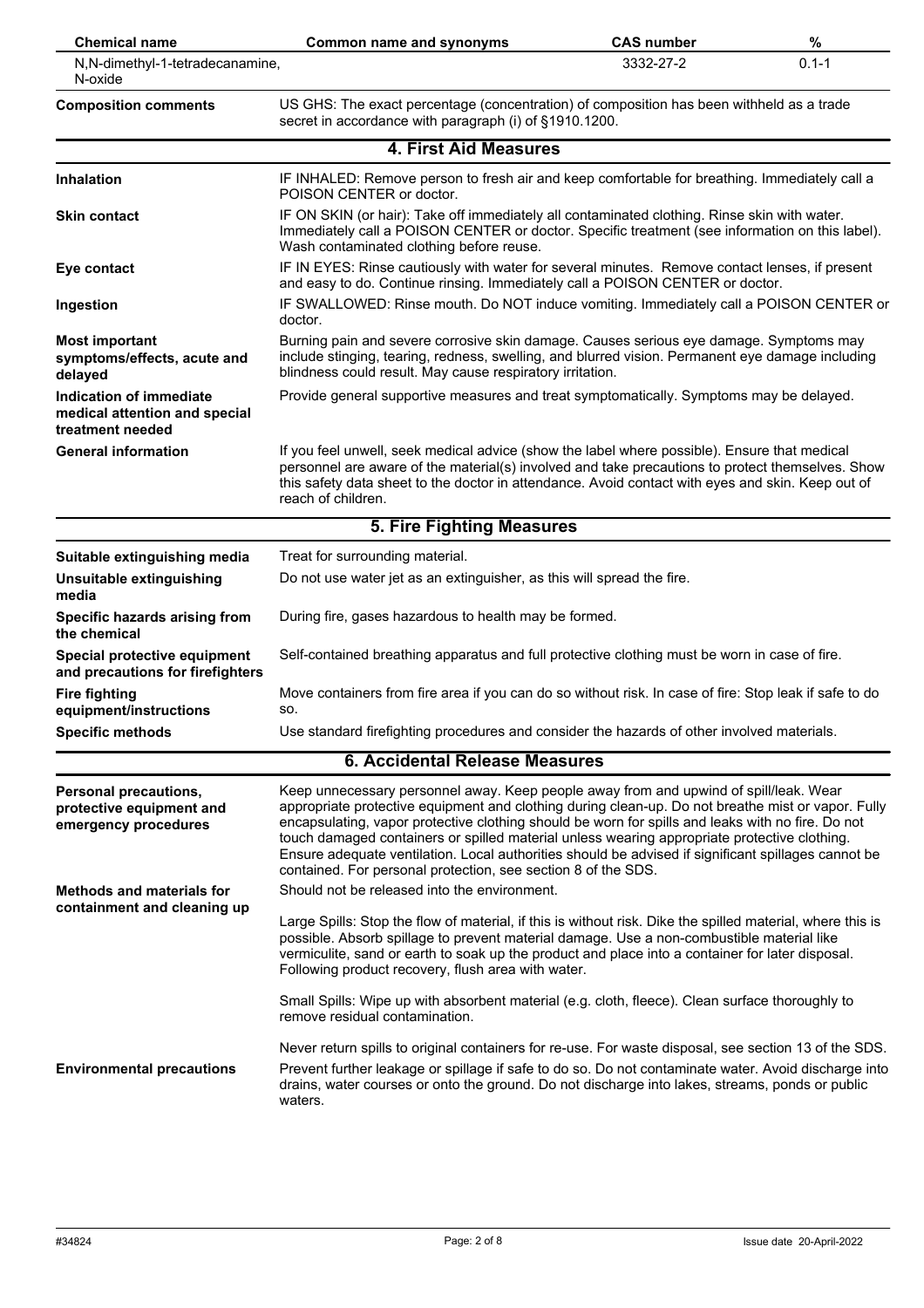### **7. Handling and Storage**

DANGER -- CORROSIVE Use only with adequate ventilation. Avoid contact with eyes, skin and clothing. Avoid breathing vapors or mists. Avoid prolonged exposure. Wear appropriate personal protective equipment. Wash thoroughly after handling. Keep container tightly closed. Use good industrial hygiene practices in handling this material. When using do not eat or drink. **Precautions for safe handling** Store in a cool, dry place out of direct sunlight. Store in corrosive resistant container with a resistant inner liner. Keep containers tightly closed in a dry, cool and well-ventilated place. Keep only in the original container. Store away from incompatible materials (see Section 10 of the SDS). **Conditions for safe storage, including any incompatibilities**

#### **8. Exposure Controls/Personal Protection**

| <b>Type</b>                                                                                                                                                                                                                                                                                                                                               | <b>Value</b>                                                                                                                                                                                                                                                                                                                                                                                                                                                                                  |
|-----------------------------------------------------------------------------------------------------------------------------------------------------------------------------------------------------------------------------------------------------------------------------------------------------------------------------------------------------------|-----------------------------------------------------------------------------------------------------------------------------------------------------------------------------------------------------------------------------------------------------------------------------------------------------------------------------------------------------------------------------------------------------------------------------------------------------------------------------------------------|
| Ceiling                                                                                                                                                                                                                                                                                                                                                   | $7$ mg/m $3$                                                                                                                                                                                                                                                                                                                                                                                                                                                                                  |
|                                                                                                                                                                                                                                                                                                                                                           | 5 ppm                                                                                                                                                                                                                                                                                                                                                                                                                                                                                         |
| Type                                                                                                                                                                                                                                                                                                                                                      | <b>Value</b>                                                                                                                                                                                                                                                                                                                                                                                                                                                                                  |
| <b>TWA</b>                                                                                                                                                                                                                                                                                                                                                | 2.98 mg/m3                                                                                                                                                                                                                                                                                                                                                                                                                                                                                    |
|                                                                                                                                                                                                                                                                                                                                                           |                                                                                                                                                                                                                                                                                                                                                                                                                                                                                               |
| <b>Type</b>                                                                                                                                                                                                                                                                                                                                               | <b>Value</b>                                                                                                                                                                                                                                                                                                                                                                                                                                                                                  |
| Ceiling                                                                                                                                                                                                                                                                                                                                                   | 2 ppm                                                                                                                                                                                                                                                                                                                                                                                                                                                                                         |
|                                                                                                                                                                                                                                                                                                                                                           |                                                                                                                                                                                                                                                                                                                                                                                                                                                                                               |
| <b>Type</b>                                                                                                                                                                                                                                                                                                                                               | Value                                                                                                                                                                                                                                                                                                                                                                                                                                                                                         |
| Ceiling                                                                                                                                                                                                                                                                                                                                                   | $7 \text{ mg/m}$ 3                                                                                                                                                                                                                                                                                                                                                                                                                                                                            |
|                                                                                                                                                                                                                                                                                                                                                           | 5 ppm                                                                                                                                                                                                                                                                                                                                                                                                                                                                                         |
|                                                                                                                                                                                                                                                                                                                                                           |                                                                                                                                                                                                                                                                                                                                                                                                                                                                                               |
|                                                                                                                                                                                                                                                                                                                                                           | Good general ventilation (typically 10 air changes per hour) should be used. Ventilation rates<br>should be matched to conditions. If applicable, use process enclosures, local exhaust ventilation,<br>or other engineering controls to maintain airborne levels below recommended exposure limits. If<br>exposure limits have not been established, maintain airborne levels to an acceptable level.                                                                                        |
|                                                                                                                                                                                                                                                                                                                                                           |                                                                                                                                                                                                                                                                                                                                                                                                                                                                                               |
|                                                                                                                                                                                                                                                                                                                                                           |                                                                                                                                                                                                                                                                                                                                                                                                                                                                                               |
|                                                                                                                                                                                                                                                                                                                                                           |                                                                                                                                                                                                                                                                                                                                                                                                                                                                                               |
|                                                                                                                                                                                                                                                                                                                                                           |                                                                                                                                                                                                                                                                                                                                                                                                                                                                                               |
|                                                                                                                                                                                                                                                                                                                                                           | Wear appropriate chemical resistant gloves. As required by employer code.                                                                                                                                                                                                                                                                                                                                                                                                                     |
| Where exposure guideline levels may be exceeded, use an approved NIOSH respirator.<br>Respirator should be selected by and used under the direction of a trained health and safety<br>professional following requirements found in OSHA's respirator standard (29 CFR 1910.134),<br>CAN/CSA-Z94.4 and ANSI's standard for respiratory protection (Z88.2). |                                                                                                                                                                                                                                                                                                                                                                                                                                                                                               |
| Not applicable.                                                                                                                                                                                                                                                                                                                                           |                                                                                                                                                                                                                                                                                                                                                                                                                                                                                               |
|                                                                                                                                                                                                                                                                                                                                                           | When using do not smoke. Keep away from food and drink. Always observe good personal<br>hygiene measures, such as washing after handling the material and before eating, drinking, and/or<br>smoking. Routinely wash work clothing and protective equipment to remove contaminants. Avoid                                                                                                                                                                                                     |
|                                                                                                                                                                                                                                                                                                                                                           | US. OSHA Table Z-1 Limits for Air Contaminants (29 CFR 1910.1000)<br><b>US. ACGIH Threshold Limit Values</b><br>US. NIOSH: Pocket Guide to Chemical Hazards<br>No biological exposure limits noted for the ingredient(s).<br>Individual protection measures, such as personal protective equipment<br>Wear safety glasses with side shields (or goggles).<br>Impervious gloves. Confirm with reputable supplier first.<br>contact with the skin and the eyes. When using do not eat or drink. |

#### **9. Physical and Chemical Properties**

| Appearance                   | Liquid         |
|------------------------------|----------------|
| <b>Physical state</b>        | Liquid.        |
| Form                         | Liquid.        |
| Color                        | Green          |
| Odor                         | Minty          |
| Odor threshold               | Not available. |
| pH                           | $\leq$ 2       |
| Melting point/freezing point | Not available. |
|                              |                |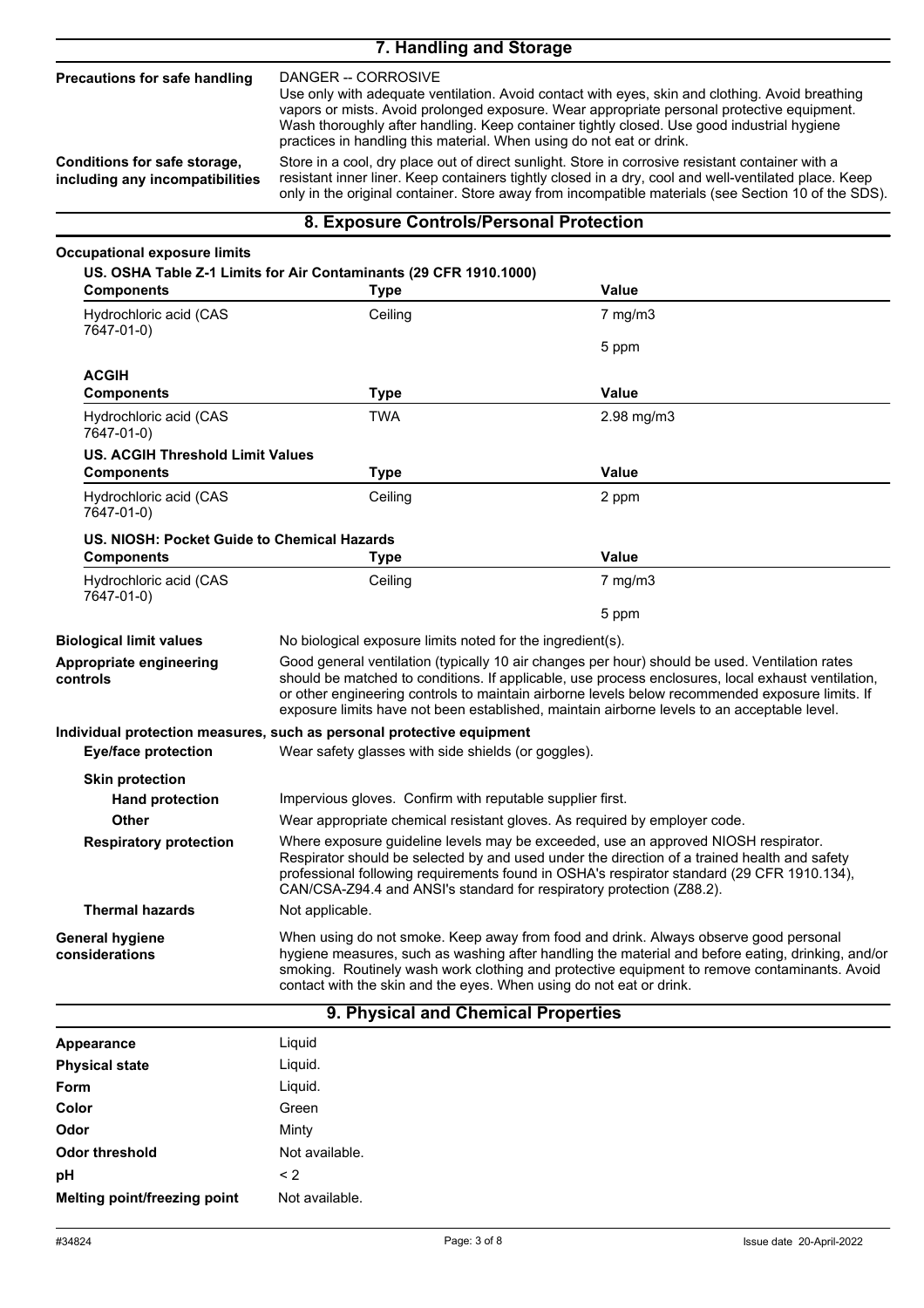| Not available.<br>Pour point<br>Not available.<br><b>Specific gravity</b><br>Not available.<br><b>Partition coefficient</b><br>(n-octanol/water)<br>Not available.<br><b>Flash point</b><br>$< 1$ (Water = 1)<br><b>Evaporation rate</b><br>Flammability (solid, gas)<br>Not applicable.<br>Upper/lower flammability or explosive limits<br>Not available.<br><b>Flammability limit - lower</b><br>(%)<br>Not available.<br><b>Flammability limit - upper</b><br>(%)<br>Not available.<br>Explosive limit - lower (%)<br>Not available.<br>Explosive limit - upper (%)<br>Not available.<br>Vapor pressure<br>Not available.<br><b>Vapor density</b><br><b>Relative density</b><br>> 1<br>Soluble<br>Solubility(ies)<br>Not available.<br><b>Auto-ignition temperature</b><br>Not available.<br><b>Decomposition temperature</b><br>Not available.<br><b>Viscosity</b><br><b>Other information</b><br><b>Explosive properties</b><br>Not explosive.<br><b>Oxidizing properties</b><br>Not oxidizing.<br>10. Stability and Reactivity<br>Reacts violently with strong alkaline substances. May be corrosive to metals. This product may<br>Reactivity<br>react with strong oxidizing agents.<br>No dangerous reaction known under conditions of normal use.<br><b>Possibility of hazardous</b><br>reactions<br>Stable at normal conditions.<br><b>Chemical stability</b><br><b>Conditions to avoid</b><br>Do not mix with other chemicals.<br>Bases. Strong oxidizing agents. Reducing agents. Metals. Amines. Peroxides. Phenols.<br>Incompatible materials<br>May include and are not limited to: Oxides of nitrogen. Oxides of carbon.<br><b>Hazardous decomposition</b><br>products<br><b>11. Toxicological Information</b><br>Information on likely routes of exposure<br><b>Inhalation</b><br>May cause irritation to the respiratory system.<br>Causes severe skin burns.<br><b>Skin contact</b><br>Causes serious eye damage.<br>Eye contact<br>Causes digestive tract burns.<br>Ingestion<br>Burning pain and severe corrosive skin damage. Causes serious eye damage. Symptoms may<br>Symptoms related to the<br>include stinging, tearing, redness, swelling, and blurred vision. Permanent eye damage including<br>physical, chemical and<br>blindness could result. May cause respiratory irritation.<br>toxicological characteristics<br>Information on toxicological effects<br>Causes burns.<br><b>Acute toxicity</b><br><b>Test Results</b><br><b>Components</b><br><b>Species</b><br>1-Dodecanamine, N,N-dimethyl-,N-oxide (CAS 1643-20-5)<br>Acute<br>Dermal<br>LD50<br>Rat<br>> 2000 mg/kg, ECHA<br>Inhalation<br>LC50<br>Not available | Initial boiling point and boiling<br>range | Not available. |  |
|------------------------------------------------------------------------------------------------------------------------------------------------------------------------------------------------------------------------------------------------------------------------------------------------------------------------------------------------------------------------------------------------------------------------------------------------------------------------------------------------------------------------------------------------------------------------------------------------------------------------------------------------------------------------------------------------------------------------------------------------------------------------------------------------------------------------------------------------------------------------------------------------------------------------------------------------------------------------------------------------------------------------------------------------------------------------------------------------------------------------------------------------------------------------------------------------------------------------------------------------------------------------------------------------------------------------------------------------------------------------------------------------------------------------------------------------------------------------------------------------------------------------------------------------------------------------------------------------------------------------------------------------------------------------------------------------------------------------------------------------------------------------------------------------------------------------------------------------------------------------------------------------------------------------------------------------------------------------------------------------------------------------------------------------------------------------------------------------------------------------------------------------------------------------------------------------------------------------------------------------------------------------------------------------------------------------------------------------------------------------------------------------------------------------------------------------------------------------------------------------------------------------------------------------------------------------------------------------------------------------------------------------------------|--------------------------------------------|----------------|--|
|                                                                                                                                                                                                                                                                                                                                                                                                                                                                                                                                                                                                                                                                                                                                                                                                                                                                                                                                                                                                                                                                                                                                                                                                                                                                                                                                                                                                                                                                                                                                                                                                                                                                                                                                                                                                                                                                                                                                                                                                                                                                                                                                                                                                                                                                                                                                                                                                                                                                                                                                                                                                                                                            |                                            |                |  |
|                                                                                                                                                                                                                                                                                                                                                                                                                                                                                                                                                                                                                                                                                                                                                                                                                                                                                                                                                                                                                                                                                                                                                                                                                                                                                                                                                                                                                                                                                                                                                                                                                                                                                                                                                                                                                                                                                                                                                                                                                                                                                                                                                                                                                                                                                                                                                                                                                                                                                                                                                                                                                                                            |                                            |                |  |
|                                                                                                                                                                                                                                                                                                                                                                                                                                                                                                                                                                                                                                                                                                                                                                                                                                                                                                                                                                                                                                                                                                                                                                                                                                                                                                                                                                                                                                                                                                                                                                                                                                                                                                                                                                                                                                                                                                                                                                                                                                                                                                                                                                                                                                                                                                                                                                                                                                                                                                                                                                                                                                                            |                                            |                |  |
|                                                                                                                                                                                                                                                                                                                                                                                                                                                                                                                                                                                                                                                                                                                                                                                                                                                                                                                                                                                                                                                                                                                                                                                                                                                                                                                                                                                                                                                                                                                                                                                                                                                                                                                                                                                                                                                                                                                                                                                                                                                                                                                                                                                                                                                                                                                                                                                                                                                                                                                                                                                                                                                            |                                            |                |  |
|                                                                                                                                                                                                                                                                                                                                                                                                                                                                                                                                                                                                                                                                                                                                                                                                                                                                                                                                                                                                                                                                                                                                                                                                                                                                                                                                                                                                                                                                                                                                                                                                                                                                                                                                                                                                                                                                                                                                                                                                                                                                                                                                                                                                                                                                                                                                                                                                                                                                                                                                                                                                                                                            |                                            |                |  |
|                                                                                                                                                                                                                                                                                                                                                                                                                                                                                                                                                                                                                                                                                                                                                                                                                                                                                                                                                                                                                                                                                                                                                                                                                                                                                                                                                                                                                                                                                                                                                                                                                                                                                                                                                                                                                                                                                                                                                                                                                                                                                                                                                                                                                                                                                                                                                                                                                                                                                                                                                                                                                                                            |                                            |                |  |
|                                                                                                                                                                                                                                                                                                                                                                                                                                                                                                                                                                                                                                                                                                                                                                                                                                                                                                                                                                                                                                                                                                                                                                                                                                                                                                                                                                                                                                                                                                                                                                                                                                                                                                                                                                                                                                                                                                                                                                                                                                                                                                                                                                                                                                                                                                                                                                                                                                                                                                                                                                                                                                                            |                                            |                |  |
|                                                                                                                                                                                                                                                                                                                                                                                                                                                                                                                                                                                                                                                                                                                                                                                                                                                                                                                                                                                                                                                                                                                                                                                                                                                                                                                                                                                                                                                                                                                                                                                                                                                                                                                                                                                                                                                                                                                                                                                                                                                                                                                                                                                                                                                                                                                                                                                                                                                                                                                                                                                                                                                            |                                            |                |  |
|                                                                                                                                                                                                                                                                                                                                                                                                                                                                                                                                                                                                                                                                                                                                                                                                                                                                                                                                                                                                                                                                                                                                                                                                                                                                                                                                                                                                                                                                                                                                                                                                                                                                                                                                                                                                                                                                                                                                                                                                                                                                                                                                                                                                                                                                                                                                                                                                                                                                                                                                                                                                                                                            |                                            |                |  |
|                                                                                                                                                                                                                                                                                                                                                                                                                                                                                                                                                                                                                                                                                                                                                                                                                                                                                                                                                                                                                                                                                                                                                                                                                                                                                                                                                                                                                                                                                                                                                                                                                                                                                                                                                                                                                                                                                                                                                                                                                                                                                                                                                                                                                                                                                                                                                                                                                                                                                                                                                                                                                                                            |                                            |                |  |
|                                                                                                                                                                                                                                                                                                                                                                                                                                                                                                                                                                                                                                                                                                                                                                                                                                                                                                                                                                                                                                                                                                                                                                                                                                                                                                                                                                                                                                                                                                                                                                                                                                                                                                                                                                                                                                                                                                                                                                                                                                                                                                                                                                                                                                                                                                                                                                                                                                                                                                                                                                                                                                                            |                                            |                |  |
|                                                                                                                                                                                                                                                                                                                                                                                                                                                                                                                                                                                                                                                                                                                                                                                                                                                                                                                                                                                                                                                                                                                                                                                                                                                                                                                                                                                                                                                                                                                                                                                                                                                                                                                                                                                                                                                                                                                                                                                                                                                                                                                                                                                                                                                                                                                                                                                                                                                                                                                                                                                                                                                            |                                            |                |  |
|                                                                                                                                                                                                                                                                                                                                                                                                                                                                                                                                                                                                                                                                                                                                                                                                                                                                                                                                                                                                                                                                                                                                                                                                                                                                                                                                                                                                                                                                                                                                                                                                                                                                                                                                                                                                                                                                                                                                                                                                                                                                                                                                                                                                                                                                                                                                                                                                                                                                                                                                                                                                                                                            |                                            |                |  |
|                                                                                                                                                                                                                                                                                                                                                                                                                                                                                                                                                                                                                                                                                                                                                                                                                                                                                                                                                                                                                                                                                                                                                                                                                                                                                                                                                                                                                                                                                                                                                                                                                                                                                                                                                                                                                                                                                                                                                                                                                                                                                                                                                                                                                                                                                                                                                                                                                                                                                                                                                                                                                                                            |                                            |                |  |
|                                                                                                                                                                                                                                                                                                                                                                                                                                                                                                                                                                                                                                                                                                                                                                                                                                                                                                                                                                                                                                                                                                                                                                                                                                                                                                                                                                                                                                                                                                                                                                                                                                                                                                                                                                                                                                                                                                                                                                                                                                                                                                                                                                                                                                                                                                                                                                                                                                                                                                                                                                                                                                                            |                                            |                |  |
|                                                                                                                                                                                                                                                                                                                                                                                                                                                                                                                                                                                                                                                                                                                                                                                                                                                                                                                                                                                                                                                                                                                                                                                                                                                                                                                                                                                                                                                                                                                                                                                                                                                                                                                                                                                                                                                                                                                                                                                                                                                                                                                                                                                                                                                                                                                                                                                                                                                                                                                                                                                                                                                            |                                            |                |  |
|                                                                                                                                                                                                                                                                                                                                                                                                                                                                                                                                                                                                                                                                                                                                                                                                                                                                                                                                                                                                                                                                                                                                                                                                                                                                                                                                                                                                                                                                                                                                                                                                                                                                                                                                                                                                                                                                                                                                                                                                                                                                                                                                                                                                                                                                                                                                                                                                                                                                                                                                                                                                                                                            |                                            |                |  |
|                                                                                                                                                                                                                                                                                                                                                                                                                                                                                                                                                                                                                                                                                                                                                                                                                                                                                                                                                                                                                                                                                                                                                                                                                                                                                                                                                                                                                                                                                                                                                                                                                                                                                                                                                                                                                                                                                                                                                                                                                                                                                                                                                                                                                                                                                                                                                                                                                                                                                                                                                                                                                                                            |                                            |                |  |
|                                                                                                                                                                                                                                                                                                                                                                                                                                                                                                                                                                                                                                                                                                                                                                                                                                                                                                                                                                                                                                                                                                                                                                                                                                                                                                                                                                                                                                                                                                                                                                                                                                                                                                                                                                                                                                                                                                                                                                                                                                                                                                                                                                                                                                                                                                                                                                                                                                                                                                                                                                                                                                                            |                                            |                |  |
|                                                                                                                                                                                                                                                                                                                                                                                                                                                                                                                                                                                                                                                                                                                                                                                                                                                                                                                                                                                                                                                                                                                                                                                                                                                                                                                                                                                                                                                                                                                                                                                                                                                                                                                                                                                                                                                                                                                                                                                                                                                                                                                                                                                                                                                                                                                                                                                                                                                                                                                                                                                                                                                            |                                            |                |  |
|                                                                                                                                                                                                                                                                                                                                                                                                                                                                                                                                                                                                                                                                                                                                                                                                                                                                                                                                                                                                                                                                                                                                                                                                                                                                                                                                                                                                                                                                                                                                                                                                                                                                                                                                                                                                                                                                                                                                                                                                                                                                                                                                                                                                                                                                                                                                                                                                                                                                                                                                                                                                                                                            |                                            |                |  |
|                                                                                                                                                                                                                                                                                                                                                                                                                                                                                                                                                                                                                                                                                                                                                                                                                                                                                                                                                                                                                                                                                                                                                                                                                                                                                                                                                                                                                                                                                                                                                                                                                                                                                                                                                                                                                                                                                                                                                                                                                                                                                                                                                                                                                                                                                                                                                                                                                                                                                                                                                                                                                                                            |                                            |                |  |
|                                                                                                                                                                                                                                                                                                                                                                                                                                                                                                                                                                                                                                                                                                                                                                                                                                                                                                                                                                                                                                                                                                                                                                                                                                                                                                                                                                                                                                                                                                                                                                                                                                                                                                                                                                                                                                                                                                                                                                                                                                                                                                                                                                                                                                                                                                                                                                                                                                                                                                                                                                                                                                                            |                                            |                |  |
|                                                                                                                                                                                                                                                                                                                                                                                                                                                                                                                                                                                                                                                                                                                                                                                                                                                                                                                                                                                                                                                                                                                                                                                                                                                                                                                                                                                                                                                                                                                                                                                                                                                                                                                                                                                                                                                                                                                                                                                                                                                                                                                                                                                                                                                                                                                                                                                                                                                                                                                                                                                                                                                            |                                            |                |  |
|                                                                                                                                                                                                                                                                                                                                                                                                                                                                                                                                                                                                                                                                                                                                                                                                                                                                                                                                                                                                                                                                                                                                                                                                                                                                                                                                                                                                                                                                                                                                                                                                                                                                                                                                                                                                                                                                                                                                                                                                                                                                                                                                                                                                                                                                                                                                                                                                                                                                                                                                                                                                                                                            |                                            |                |  |
|                                                                                                                                                                                                                                                                                                                                                                                                                                                                                                                                                                                                                                                                                                                                                                                                                                                                                                                                                                                                                                                                                                                                                                                                                                                                                                                                                                                                                                                                                                                                                                                                                                                                                                                                                                                                                                                                                                                                                                                                                                                                                                                                                                                                                                                                                                                                                                                                                                                                                                                                                                                                                                                            |                                            |                |  |
|                                                                                                                                                                                                                                                                                                                                                                                                                                                                                                                                                                                                                                                                                                                                                                                                                                                                                                                                                                                                                                                                                                                                                                                                                                                                                                                                                                                                                                                                                                                                                                                                                                                                                                                                                                                                                                                                                                                                                                                                                                                                                                                                                                                                                                                                                                                                                                                                                                                                                                                                                                                                                                                            |                                            |                |  |
|                                                                                                                                                                                                                                                                                                                                                                                                                                                                                                                                                                                                                                                                                                                                                                                                                                                                                                                                                                                                                                                                                                                                                                                                                                                                                                                                                                                                                                                                                                                                                                                                                                                                                                                                                                                                                                                                                                                                                                                                                                                                                                                                                                                                                                                                                                                                                                                                                                                                                                                                                                                                                                                            |                                            |                |  |
|                                                                                                                                                                                                                                                                                                                                                                                                                                                                                                                                                                                                                                                                                                                                                                                                                                                                                                                                                                                                                                                                                                                                                                                                                                                                                                                                                                                                                                                                                                                                                                                                                                                                                                                                                                                                                                                                                                                                                                                                                                                                                                                                                                                                                                                                                                                                                                                                                                                                                                                                                                                                                                                            |                                            |                |  |
|                                                                                                                                                                                                                                                                                                                                                                                                                                                                                                                                                                                                                                                                                                                                                                                                                                                                                                                                                                                                                                                                                                                                                                                                                                                                                                                                                                                                                                                                                                                                                                                                                                                                                                                                                                                                                                                                                                                                                                                                                                                                                                                                                                                                                                                                                                                                                                                                                                                                                                                                                                                                                                                            |                                            |                |  |
|                                                                                                                                                                                                                                                                                                                                                                                                                                                                                                                                                                                                                                                                                                                                                                                                                                                                                                                                                                                                                                                                                                                                                                                                                                                                                                                                                                                                                                                                                                                                                                                                                                                                                                                                                                                                                                                                                                                                                                                                                                                                                                                                                                                                                                                                                                                                                                                                                                                                                                                                                                                                                                                            |                                            |                |  |
|                                                                                                                                                                                                                                                                                                                                                                                                                                                                                                                                                                                                                                                                                                                                                                                                                                                                                                                                                                                                                                                                                                                                                                                                                                                                                                                                                                                                                                                                                                                                                                                                                                                                                                                                                                                                                                                                                                                                                                                                                                                                                                                                                                                                                                                                                                                                                                                                                                                                                                                                                                                                                                                            |                                            |                |  |
|                                                                                                                                                                                                                                                                                                                                                                                                                                                                                                                                                                                                                                                                                                                                                                                                                                                                                                                                                                                                                                                                                                                                                                                                                                                                                                                                                                                                                                                                                                                                                                                                                                                                                                                                                                                                                                                                                                                                                                                                                                                                                                                                                                                                                                                                                                                                                                                                                                                                                                                                                                                                                                                            |                                            |                |  |
|                                                                                                                                                                                                                                                                                                                                                                                                                                                                                                                                                                                                                                                                                                                                                                                                                                                                                                                                                                                                                                                                                                                                                                                                                                                                                                                                                                                                                                                                                                                                                                                                                                                                                                                                                                                                                                                                                                                                                                                                                                                                                                                                                                                                                                                                                                                                                                                                                                                                                                                                                                                                                                                            |                                            |                |  |
|                                                                                                                                                                                                                                                                                                                                                                                                                                                                                                                                                                                                                                                                                                                                                                                                                                                                                                                                                                                                                                                                                                                                                                                                                                                                                                                                                                                                                                                                                                                                                                                                                                                                                                                                                                                                                                                                                                                                                                                                                                                                                                                                                                                                                                                                                                                                                                                                                                                                                                                                                                                                                                                            |                                            |                |  |
|                                                                                                                                                                                                                                                                                                                                                                                                                                                                                                                                                                                                                                                                                                                                                                                                                                                                                                                                                                                                                                                                                                                                                                                                                                                                                                                                                                                                                                                                                                                                                                                                                                                                                                                                                                                                                                                                                                                                                                                                                                                                                                                                                                                                                                                                                                                                                                                                                                                                                                                                                                                                                                                            |                                            |                |  |
|                                                                                                                                                                                                                                                                                                                                                                                                                                                                                                                                                                                                                                                                                                                                                                                                                                                                                                                                                                                                                                                                                                                                                                                                                                                                                                                                                                                                                                                                                                                                                                                                                                                                                                                                                                                                                                                                                                                                                                                                                                                                                                                                                                                                                                                                                                                                                                                                                                                                                                                                                                                                                                                            |                                            |                |  |
|                                                                                                                                                                                                                                                                                                                                                                                                                                                                                                                                                                                                                                                                                                                                                                                                                                                                                                                                                                                                                                                                                                                                                                                                                                                                                                                                                                                                                                                                                                                                                                                                                                                                                                                                                                                                                                                                                                                                                                                                                                                                                                                                                                                                                                                                                                                                                                                                                                                                                                                                                                                                                                                            |                                            |                |  |
|                                                                                                                                                                                                                                                                                                                                                                                                                                                                                                                                                                                                                                                                                                                                                                                                                                                                                                                                                                                                                                                                                                                                                                                                                                                                                                                                                                                                                                                                                                                                                                                                                                                                                                                                                                                                                                                                                                                                                                                                                                                                                                                                                                                                                                                                                                                                                                                                                                                                                                                                                                                                                                                            |                                            |                |  |
|                                                                                                                                                                                                                                                                                                                                                                                                                                                                                                                                                                                                                                                                                                                                                                                                                                                                                                                                                                                                                                                                                                                                                                                                                                                                                                                                                                                                                                                                                                                                                                                                                                                                                                                                                                                                                                                                                                                                                                                                                                                                                                                                                                                                                                                                                                                                                                                                                                                                                                                                                                                                                                                            |                                            |                |  |
|                                                                                                                                                                                                                                                                                                                                                                                                                                                                                                                                                                                                                                                                                                                                                                                                                                                                                                                                                                                                                                                                                                                                                                                                                                                                                                                                                                                                                                                                                                                                                                                                                                                                                                                                                                                                                                                                                                                                                                                                                                                                                                                                                                                                                                                                                                                                                                                                                                                                                                                                                                                                                                                            |                                            |                |  |
|                                                                                                                                                                                                                                                                                                                                                                                                                                                                                                                                                                                                                                                                                                                                                                                                                                                                                                                                                                                                                                                                                                                                                                                                                                                                                                                                                                                                                                                                                                                                                                                                                                                                                                                                                                                                                                                                                                                                                                                                                                                                                                                                                                                                                                                                                                                                                                                                                                                                                                                                                                                                                                                            |                                            |                |  |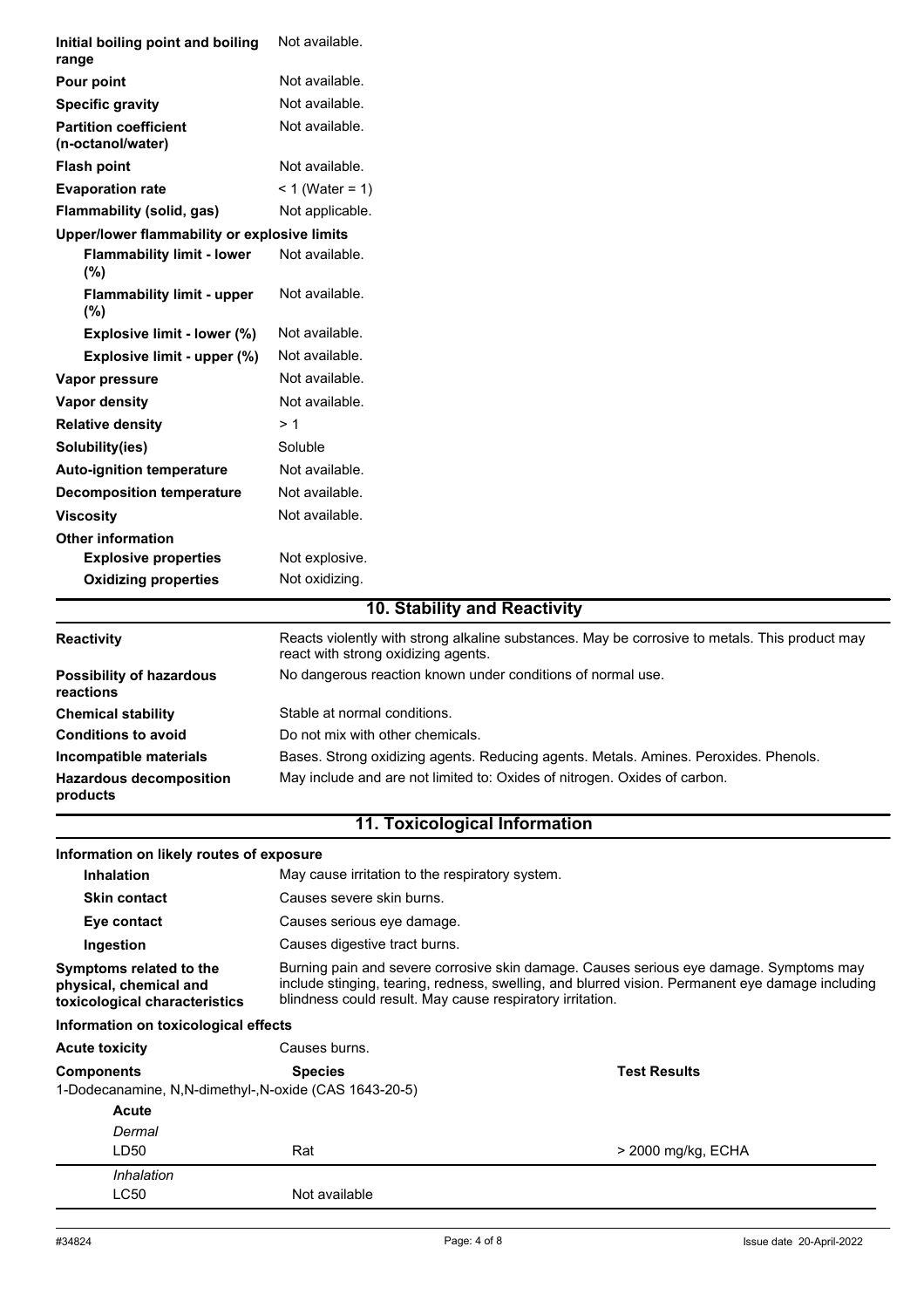| <b>Components</b>                                                                           | <b>Species</b>                                                 |                                            | <b>Test Results</b>                                             |
|---------------------------------------------------------------------------------------------|----------------------------------------------------------------|--------------------------------------------|-----------------------------------------------------------------|
| Oral                                                                                        |                                                                |                                            |                                                                 |
| LD50                                                                                        | Rat                                                            |                                            | 1064 mg/kg, ECHA                                                |
| Hydrochloric acid (CAS 7647-01-0)                                                           |                                                                |                                            |                                                                 |
| <b>Acute</b>                                                                                |                                                                |                                            |                                                                 |
| Dermal                                                                                      |                                                                |                                            |                                                                 |
| LD50                                                                                        | Not available                                                  |                                            |                                                                 |
| Inhalation<br><b>LC50</b>                                                                   | Rat                                                            |                                            | 45.6 mg/L, 5 Minutes, ECHA                                      |
|                                                                                             |                                                                |                                            | 8.3 mg/L, 30 Minutes, ECHA                                      |
| Oral                                                                                        |                                                                |                                            |                                                                 |
| LD50                                                                                        | Not available                                                  |                                            |                                                                 |
| N, N-dimethyl-1-tetradecanamine, N-oxide (CAS 3332-27-2)                                    |                                                                |                                            |                                                                 |
| <b>Acute</b>                                                                                |                                                                |                                            |                                                                 |
| Dermal                                                                                      |                                                                |                                            |                                                                 |
| LD50                                                                                        | Rabbit                                                         |                                            | > 2000 mg/kg, 24 Hours, ECHA                                    |
| Inhalation<br><b>LC50</b>                                                                   | Not available                                                  |                                            |                                                                 |
| Oral                                                                                        |                                                                |                                            |                                                                 |
| LD50                                                                                        | Rat                                                            |                                            | > 1500 mg/kg, ECHA                                              |
| Nonylphenol polyethylene glycol ether (CAS 127087-87-0)                                     |                                                                |                                            |                                                                 |
| Acute                                                                                       |                                                                |                                            |                                                                 |
| Dermal                                                                                      |                                                                |                                            |                                                                 |
| LD50                                                                                        | Rabbit                                                         |                                            | > 2000 mg/kg, Sigma Aldrich                                     |
| Inhalation                                                                                  |                                                                |                                            |                                                                 |
| <b>LC50</b>                                                                                 | Rat                                                            |                                            | > 1.2 mg/L, 4 h, Sigma Aldrich                                  |
| Oral                                                                                        |                                                                |                                            |                                                                 |
| LD50                                                                                        | Rat                                                            |                                            | 1602 mg/kg, ECHA                                                |
| <b>Skin corrosion/irritation</b>                                                            | Causes severe skin burns and eye damage.                       |                                            |                                                                 |
| <b>Exposure minutes</b>                                                                     | Not available.                                                 |                                            |                                                                 |
| Erythema value                                                                              | Not available.                                                 |                                            |                                                                 |
| Oedema value                                                                                | Not available.                                                 |                                            |                                                                 |
| Serious eye damage/eye<br><b>irritation</b>                                                 | Causes serious eye damage.                                     |                                            |                                                                 |
| <b>Corneal opacity value</b>                                                                | Not available.                                                 |                                            |                                                                 |
| <b>Iris lesion value</b>                                                                    | Not available.                                                 |                                            |                                                                 |
| <b>Conjunctival reddening</b><br>value                                                      | Not available.                                                 |                                            |                                                                 |
| Conjunctival oedema value                                                                   | Not available.                                                 |                                            |                                                                 |
|                                                                                             | Not available.                                                 |                                            |                                                                 |
| <b>Recover days</b>                                                                         |                                                                |                                            |                                                                 |
| Respiratory or skin sensitization<br><b>Respiratory sensitization</b>                       | Not a respiratory sensitizer.                                  |                                            |                                                                 |
| <b>Skin sensitization</b>                                                                   | This product is not expected to cause skin sensitization.      |                                            |                                                                 |
|                                                                                             | Non-hazardous by OSHA criteria.                                |                                            |                                                                 |
| Germ cell mutagenicity                                                                      | See below.                                                     |                                            |                                                                 |
| Carcinogenicity                                                                             |                                                                |                                            |                                                                 |
| <b>ACGIH Carcinogens</b>                                                                    |                                                                |                                            |                                                                 |
| Hydrochloric acid (CAS 7647-01-0)<br>IARC Monographs. Overall Evaluation of Carcinogenicity |                                                                | A4 Not classifiable as a human carcinogen. |                                                                 |
| Hydrochloric acid (CAS 7647-01-0)                                                           | OSHA Specifically Regulated Substances (29 CFR 1910.1001-1052) |                                            | Volume 54 - 3 Not classifiable as to carcinogenicity to humans. |
| Not regulated.                                                                              | US. National Toxicology Program (NTP) Report on Carcinogens    |                                            |                                                                 |
| Not listed.                                                                                 |                                                                |                                            |                                                                 |
| <b>Reproductive toxicity</b>                                                                | Non-hazardous by OSHA criteria.                                |                                            |                                                                 |
| Specific target organ toxicity -<br>single exposure                                         | May cause respiratory irritation.                              |                                            |                                                                 |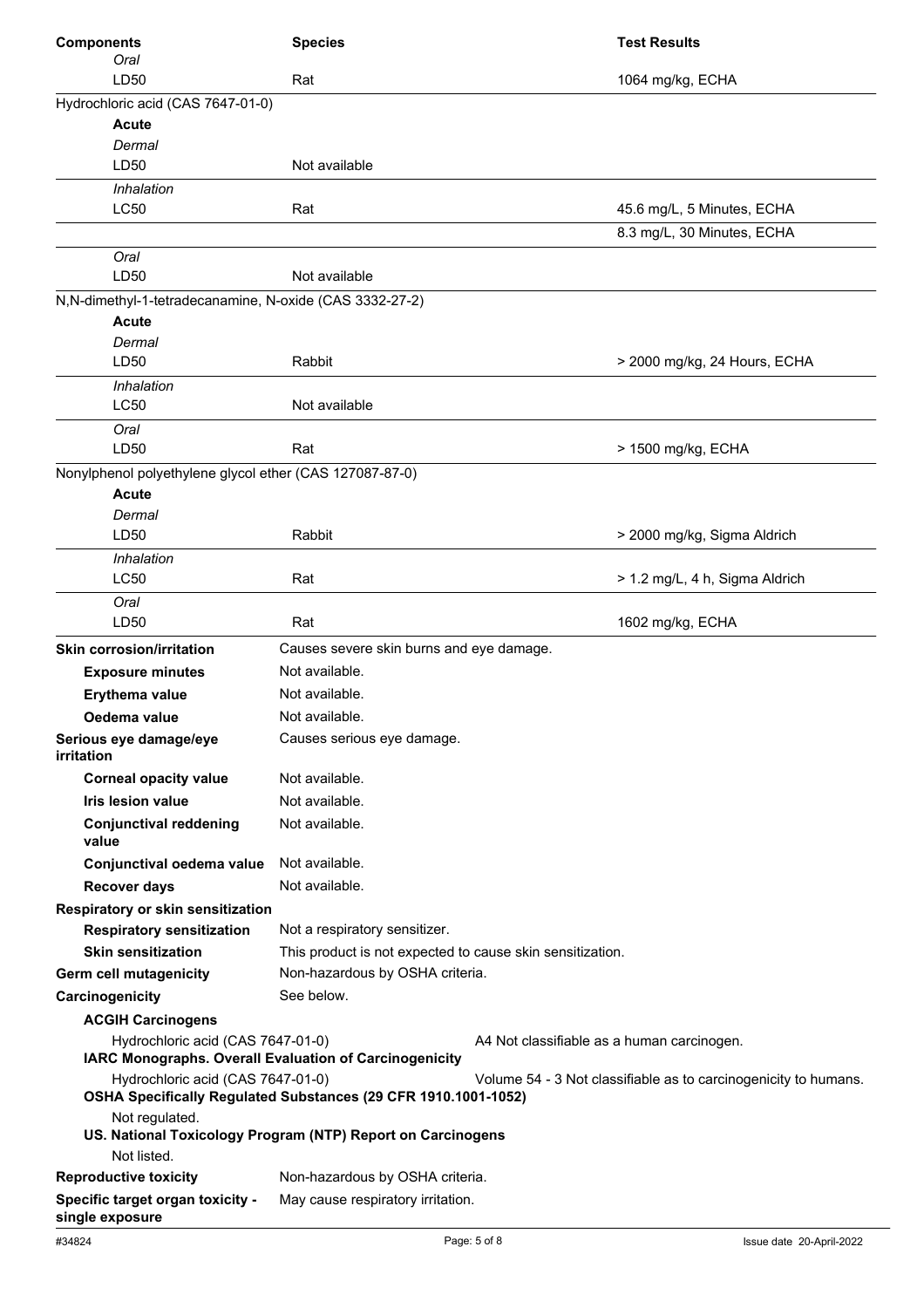| Specific target organ toxicity -<br>repeated exposure                                                 | Not classified.                                                         |                                                                                                                                                                                                                                                                                                |  |
|-------------------------------------------------------------------------------------------------------|-------------------------------------------------------------------------|------------------------------------------------------------------------------------------------------------------------------------------------------------------------------------------------------------------------------------------------------------------------------------------------|--|
| <b>Aspiration hazard</b>                                                                              | Not an aspiration hazard.                                               |                                                                                                                                                                                                                                                                                                |  |
| <b>Chronic effects</b>                                                                                | Prolonged inhalation may be harmful.                                    |                                                                                                                                                                                                                                                                                                |  |
| <b>Further information</b>                                                                            | Not available.                                                          |                                                                                                                                                                                                                                                                                                |  |
|                                                                                                       |                                                                         | 12. Ecological Information                                                                                                                                                                                                                                                                     |  |
| <b>Ecotoxicity</b>                                                                                    |                                                                         | Because of the low pH of this product, it would be expected to produce significant ecotoxicity upon<br>exposure to aquatic organisms and aquatic systems. See below                                                                                                                            |  |
| Ecotoxicological data<br><b>Components</b><br>Hydrochloric acid (CAS 7647-01-0)<br><b>Aquatic</b>     | <b>Species</b>                                                          | <b>Test Results</b>                                                                                                                                                                                                                                                                            |  |
| Fish                                                                                                  | <b>LC50</b>                                                             | Western mosquitofish (Gambusia affinis) 282 mg/L, 96 hours                                                                                                                                                                                                                                     |  |
| Persistence and degradability<br><b>Bioaccumulative potential</b>                                     |                                                                         | No data is available on the degradability of any ingredients in the mixture.                                                                                                                                                                                                                   |  |
| Partition coefficient n-octanol / water (log Kow)<br>1-Dodecanamine, N,N-dimethyl-,N-oxide            |                                                                         | 4.67                                                                                                                                                                                                                                                                                           |  |
| <b>Mobility in soil</b>                                                                               | No data available.                                                      |                                                                                                                                                                                                                                                                                                |  |
| <b>Mobility in general</b>                                                                            | Not available.                                                          |                                                                                                                                                                                                                                                                                                |  |
| <b>Other adverse effects</b>                                                                          |                                                                         | No other adverse environmental effects (e.g. ozone depletion, photochemical ozone creation<br>potential, endocrine disruption, global warming potential) are expected from this component.                                                                                                     |  |
|                                                                                                       |                                                                         | 13. Disposal Considerations                                                                                                                                                                                                                                                                    |  |
| <b>Disposal instructions</b>                                                                          |                                                                         | Consult authorities before disposal. Incinerate the material under controlled conditions in an<br>approved incinerator. Do not allow this material to drain into sewers/water supplies. Dispose of<br>contents/container in accordance with local/regional/national/international regulations. |  |
| <b>Local disposal regulations</b>                                                                     | Dispose in accordance with all applicable regulations.                  |                                                                                                                                                                                                                                                                                                |  |
| Hazardous waste code                                                                                  | disposal company.                                                       | D002: Waste Corrosive material [pH <= 2 or = > 12.5, or corrosive to steel]<br>The waste code should be assigned in discussion between the user, the producer and the waste                                                                                                                    |  |
| Waste from residues / unused<br>products                                                              | Disposal instructions).                                                 | Dispose of in accordance with local regulations. Empty containers or liners may retain some<br>product residues. This material and its container must be disposed of in a safe manner (see:                                                                                                    |  |
| Contaminated packaging                                                                                | disposal.                                                               | Since emptied containers may retain product residue, follow label warnings even after container is<br>emptied. Empty containers should be taken to an approved waste handling site for recycling or                                                                                            |  |
|                                                                                                       |                                                                         | <b>14. Transport Information</b>                                                                                                                                                                                                                                                               |  |
| U.S. Department of Transportation (DOT)<br><b>Basic shipping requirements:</b>                        |                                                                         |                                                                                                                                                                                                                                                                                                |  |
| <b>UN number</b><br>Proper shipping name<br><b>Hazard class</b><br><b>Packing group</b><br><b>DOT</b> | <b>UN1789</b><br>Hydrochloric acid<br><b>Limited Quantity - US</b><br>Ш |                                                                                                                                                                                                                                                                                                |  |
|                                                                                                       |                                                                         | 15. Regulatory Information                                                                                                                                                                                                                                                                     |  |
|                                                                                                       |                                                                         |                                                                                                                                                                                                                                                                                                |  |

**US federal regulations**

This product is a "Hazardous Chemical" as defined by the OSHA Hazard Communication Standard, 29 CFR 1910.1200.

## **TSCA Section 12(b) Export Notification (40 CFR 707, Subpt. D)**

# Not regulated.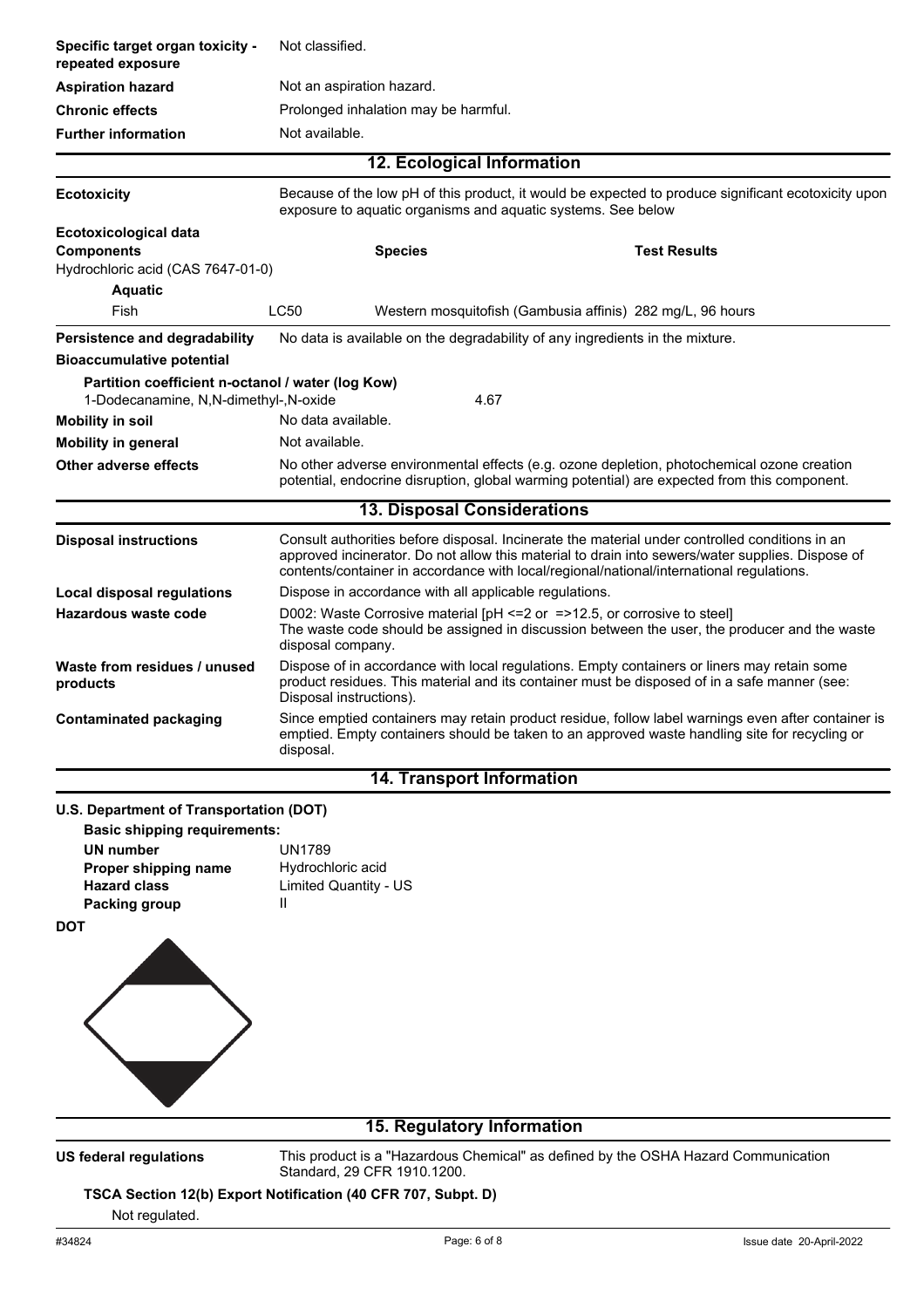| <b>TSCA Chemical Action Plans, Chemicals of Concern</b>                                                               |                                                                                            |                                                              |                                                                                                                  |                               |
|-----------------------------------------------------------------------------------------------------------------------|--------------------------------------------------------------------------------------------|--------------------------------------------------------------|------------------------------------------------------------------------------------------------------------------|-------------------------------|
| Nonylphenol polyethylene glycol ether (CAS<br>127087-87-0)                                                            |                                                                                            | Plan                                                         | Nonylphenol (NP) and Nonylphenol Ethoxylates (NPEs) Action                                                       |                               |
| <b>CERCLA Hazardous Substance List (40 CFR 302.4)</b>                                                                 |                                                                                            |                                                              |                                                                                                                  |                               |
| Hydrochloric acid (CAS 7647-01-0)<br><b>SARA 304 Emergency release notification</b>                                   |                                                                                            | Listed.                                                      |                                                                                                                  |                               |
| Hydrochloric acid (CAS 7647-01-0)                                                                                     |                                                                                            | 5000 LBS                                                     |                                                                                                                  |                               |
| OSHA Specifically Regulated Substances (29 CFR 1910.1001-1052)                                                        |                                                                                            |                                                              |                                                                                                                  |                               |
| Not regulated.                                                                                                        |                                                                                            |                                                              |                                                                                                                  |                               |
| Superfund Amendments and Reauthorization Act of 1986 (SARA)                                                           |                                                                                            |                                                              |                                                                                                                  |                               |
| <b>SARA 302 Extremely</b><br>hazardous substance                                                                      | No.                                                                                        |                                                              |                                                                                                                  |                               |
| <b>Classified hazard</b><br>categories                                                                                | Corrosive to metal<br>Skin corrosion or irritation<br>Serious eye damage or eye irritation | Specific target organ toxicity (single or repeated exposure) |                                                                                                                  |                               |
| SARA 313 (TRI reporting)                                                                                              |                                                                                            |                                                              |                                                                                                                  |                               |
| <b>Chemical name</b>                                                                                                  |                                                                                            | <b>CAS number</b>                                            | % by wt.                                                                                                         |                               |
| Hydrochloric acid                                                                                                     |                                                                                            | 7647-01-0                                                    | $5 - 10$                                                                                                         |                               |
| <b>Other federal regulations</b>                                                                                      |                                                                                            |                                                              |                                                                                                                  |                               |
| Clean Air Act (CAA) Section 112 Hazardous Air Pollutants (HAPs) List                                                  |                                                                                            |                                                              |                                                                                                                  |                               |
| Hydrochloric acid (CAS 7647-01-0)<br>Clean Air Act (CAA) Section 112(r) Accidental Release Prevention (40 CFR 68.130) |                                                                                            |                                                              |                                                                                                                  |                               |
| Hydrochloric acid (CAS 7647-01-0)                                                                                     |                                                                                            |                                                              |                                                                                                                  |                               |
| <b>Safe Drinking Water Act</b><br>(SDWA)                                                                              | Not regulated.                                                                             |                                                              |                                                                                                                  |                               |
| <b>Chemical Code Number</b>                                                                                           |                                                                                            |                                                              | Drug Enforcement Administration (DEA). List 2, Essential Chemicals (21 CFR 1310.02(b) and 1310.04(f)(2) and      |                               |
| Hydrochloric acid (CAS 7647-01-0)                                                                                     |                                                                                            | 6545                                                         |                                                                                                                  |                               |
|                                                                                                                       |                                                                                            |                                                              | Drug Enforcement Administration (DEA). List 1 & 2 Exempt Chemical Mixtures (21 CFR 1310.12(c))                   |                               |
| Hydrochloric acid (CAS 7647-01-0)<br><b>DEA Exempt Chemical Mixtures Code Number</b>                                  |                                                                                            | 20 %WV                                                       |                                                                                                                  |                               |
| Hydrochloric acid (CAS 7647-01-0)                                                                                     |                                                                                            | 6545                                                         |                                                                                                                  |                               |
| <b>Food and Drug</b><br><b>Administration (FDA)</b>                                                                   | Not regulated.                                                                             |                                                              |                                                                                                                  |                               |
| <b>US state regulations</b>                                                                                           | See below                                                                                  |                                                              |                                                                                                                  |                               |
| US - Illinois Chemical Safety Act: Listed substance                                                                   |                                                                                            |                                                              |                                                                                                                  |                               |
| Hydrochloric acid (CAS 7647-01-0)                                                                                     |                                                                                            |                                                              |                                                                                                                  |                               |
| US - Louisiana Spill Reporting: Listed substance                                                                      |                                                                                            |                                                              |                                                                                                                  |                               |
| Hydrochloric acid (CAS 7647-01-0)<br>US - Minnesota Haz Subs: Listed substance                                        |                                                                                            | Listed.                                                      |                                                                                                                  |                               |
| Hydrochloric acid (CAS 7647-01-0)                                                                                     |                                                                                            | <b>HYDROGEN CHLORIDE</b>                                     |                                                                                                                  |                               |
| US - North Carolina Toxic Air Pollutants: Listed substance                                                            |                                                                                            |                                                              |                                                                                                                  |                               |
| Hydrochloric acid (CAS 7647-01-0)                                                                                     |                                                                                            |                                                              |                                                                                                                  |                               |
| Not listed.                                                                                                           |                                                                                            |                                                              | US. California Controlled Substances. CA Department of Justice (California Health and Safety Code Section 11100) |                               |
| <b>US. Massachusetts RTK - Substance List</b>                                                                         |                                                                                            |                                                              |                                                                                                                  |                               |
| Hydrochloric acid (CAS 7647-01-0)                                                                                     |                                                                                            |                                                              |                                                                                                                  |                               |
| US. New Jersey Worker and Community Right-to-Know Act                                                                 |                                                                                            |                                                              |                                                                                                                  |                               |
| Hydrochloric acid (CAS 7647-01-0)                                                                                     | Nonylphenol polyethylene glycol ether (CAS 127087-87-0)                                    |                                                              |                                                                                                                  |                               |
| US. Pennsylvania Worker and Community Right-to-Know Law                                                               |                                                                                            |                                                              |                                                                                                                  |                               |
| Hydrochloric acid (CAS 7647-01-0)                                                                                     |                                                                                            |                                                              |                                                                                                                  |                               |
| <b>US. Rhode Island RTK</b>                                                                                           |                                                                                            |                                                              |                                                                                                                  |                               |
| Hydrochloric acid (CAS 7647-01-0)                                                                                     |                                                                                            |                                                              |                                                                                                                  |                               |
| <b>California Proposition 65</b>                                                                                      |                                                                                            |                                                              |                                                                                                                  |                               |
| This product is not subject to warning labeling under the California Proposition 65 regulation.                       |                                                                                            |                                                              |                                                                                                                  |                               |
|                                                                                                                       |                                                                                            |                                                              |                                                                                                                  |                               |
| Country(s) or region<br>United States & Puerto Rico                                                                   | <b>Inventory name</b>                                                                      | Toxic Substances Control Act (TSCA) Inventory                |                                                                                                                  | On inventory (yes/no)*<br>Yes |
|                                                                                                                       |                                                                                            |                                                              |                                                                                                                  |                               |

\*A "Yes" indicates this product complies with the inventory requirements administered by the governing country(s)